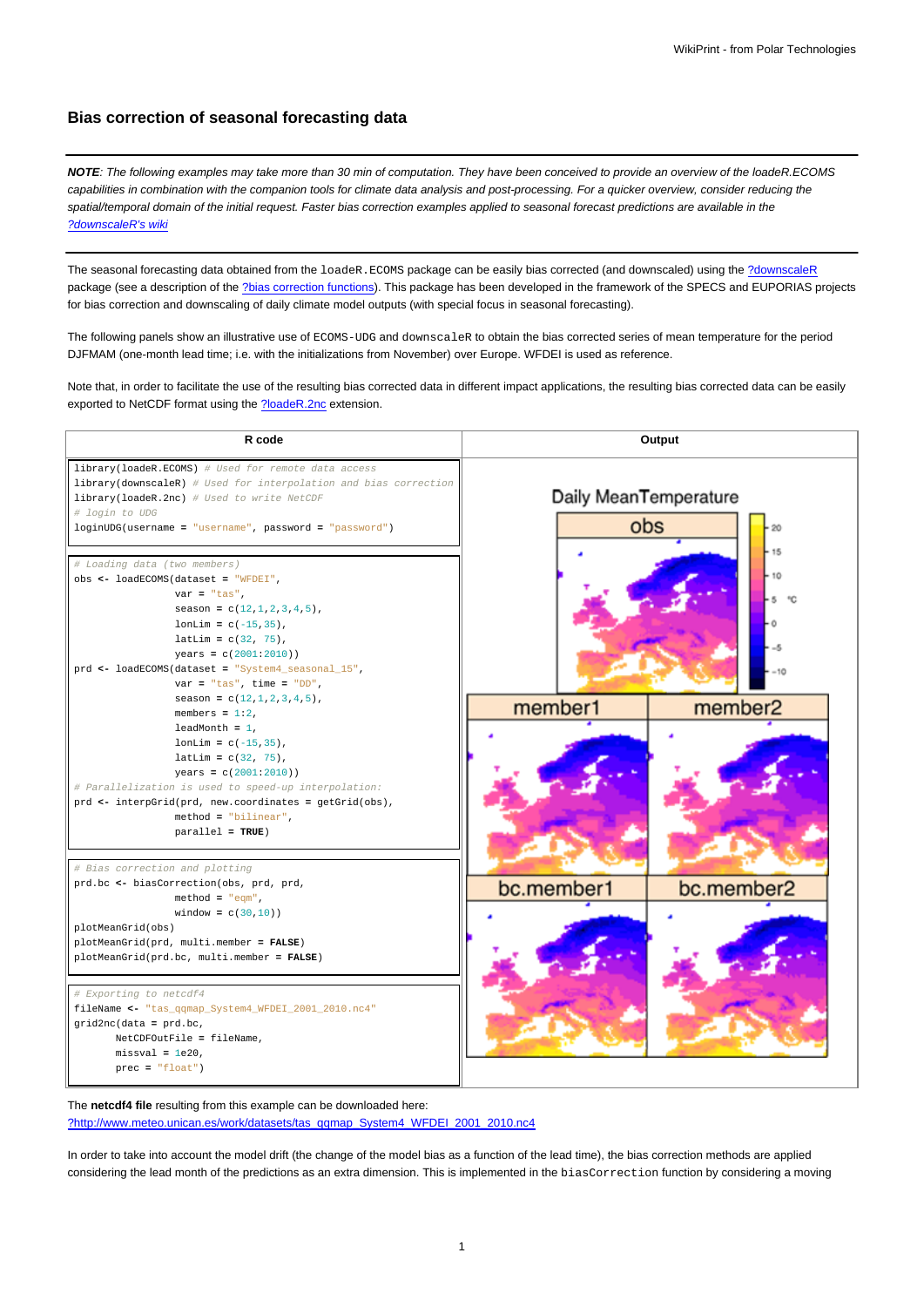time window and a time step for (one month in the above example and a time step of 10 days: window =  $c(30,10)$ , in days). The default recommended value for window is one month, although some tests are being conducted in order to determine the optimum window to correct the available seasonal forecasts (further information will follow).

## **Multi-variable bias correction**

Since a number of variables are typically required in impact applications (in particular in EUPORIAS WP23 and WP31; [available variables](https://meteo.unican.es/trac/wiki/udg/ecoms/dataserver/catalog)), we recommend two alternative bias correction methodologies for these tasks: a) the ISI-MIP methodology, b) qqmap bias correction.

In order to facilitate this task (multi-variable bias correction), an script has been prepared to correct the following variables:

ps,wss,huss,tas,tasmax,tasmin,tp,rsds,rlds (the above codes correspond to the standard names used in loadECOMS and downscaleR packages). The example below applies the qqmap technique (considering the WFDEI observations) to the 15 members of the System4 dataset, for the six-month series (DJFMAM) corresponding to the November initialization for the period 2001-2010 in an European domain. The resulting bias corrected series are stored in a separate netcdf file.

```
# Seasonal forecast parameters
dataset <- "System4_seasonal_15"
season <- c(12,1:5)
leadMonth <- 1
members <- 1:15
lonLim <- c(-15,35)
latLim <- c(32, 75)
years <- c(2001:2010)
time <- "DD"
# Bias correction parameters
interpolationMethod <- "nearest" # Both observation and forecast should be define on the same grid. Options: "nearest" and
method <- "eqm" # Empirical quantile mapping
pr.threshold <- 1 # The minimum value that is considered as a non-zero precipitation.
window <- c(30,10) # Integer vector specifying the time window width and the time step used to calibrate. The window is ce
# Script to bias correct and store (as netcdf file) the data
variables <- c("ps","wss","huss","tas","tasmax","tasmin","tp","rsds","rlds")
for (v in 1:length(variables)){
  obs <- loadECOMS(dataset = "WFDEI",
                   var = variables[v],
                   lonLim = lonLim,
                   latLim = latLim,
                   season = season,
                   years = years[1])
  prd <- loadECOMS(dataset = dataset,
                   var = variables[v],
                   time = time,
                   members = members,
                   lonLim = lonLim,
                   latLim = latLim,
                   season = season,
                   years = years,
                   leadMonth = leadMonth)
  prd <- interpGrid(prd,
                    new.coordinates = getGrid(obs),
                    method = interpolationMethod)
  prd <- if ("tp" %in% obs$Variable$varName) {
               biasCorrection(obs,
                              prd,
                              prd,
                              pr.threshold = pr.threshold,
```